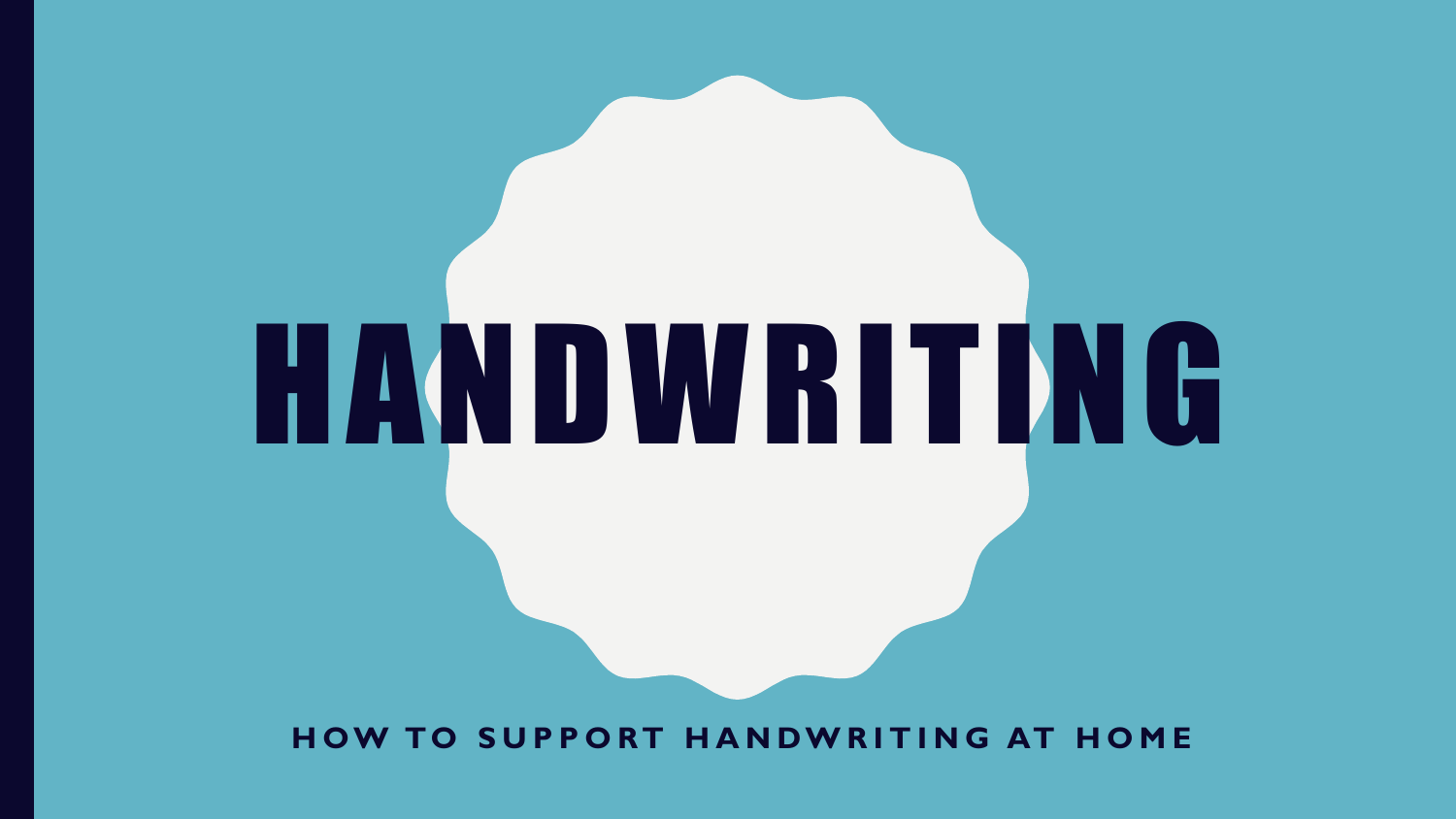# PENCIL GRIPS

• In Reception we aim for children to use the tripod grip when writing. Here you can see the progression children make in their handwriting grip.

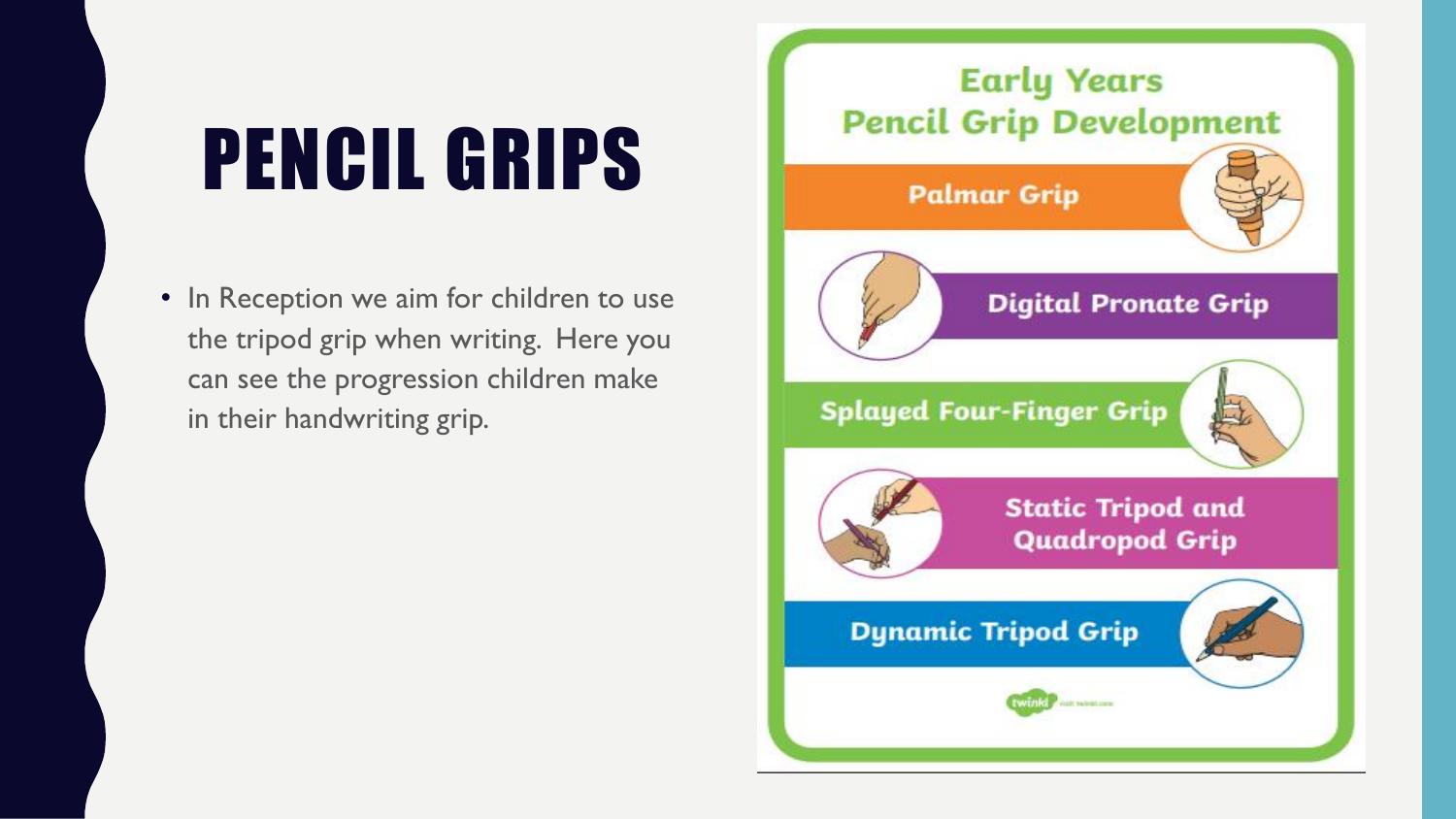## STEPS TOWARDS A TRIPOD GRIP

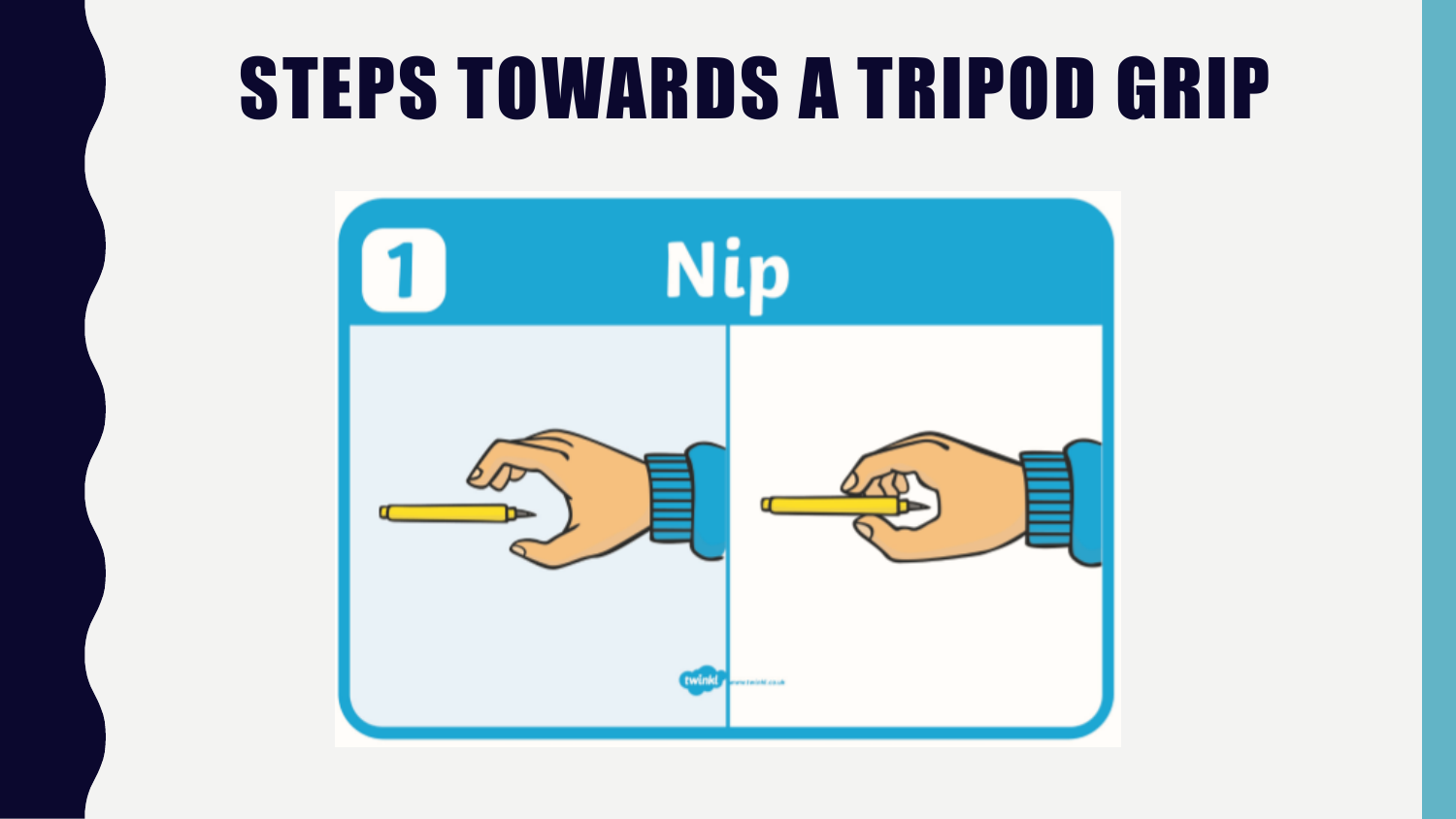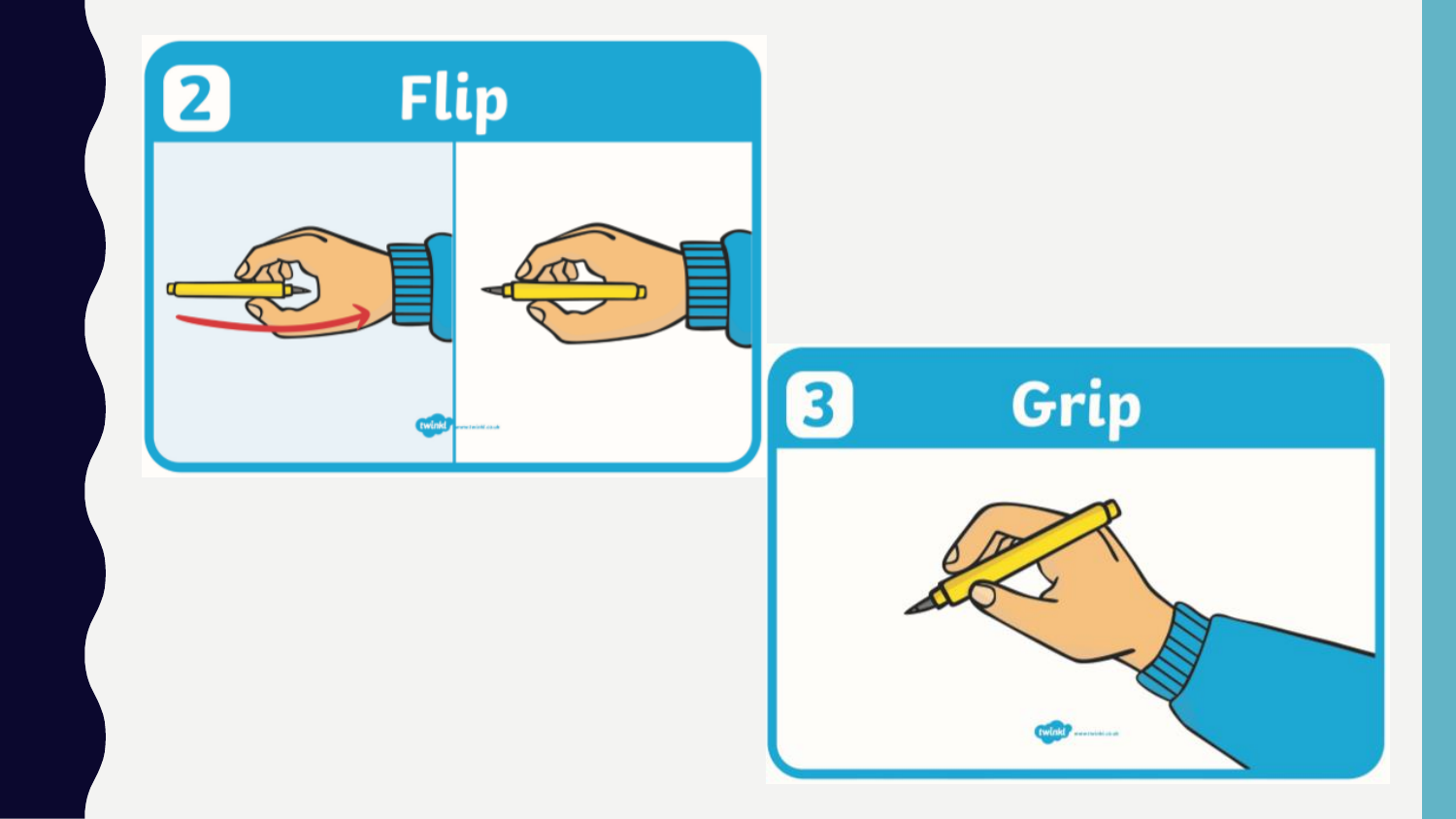

#### 'Round the apple, down the leaf'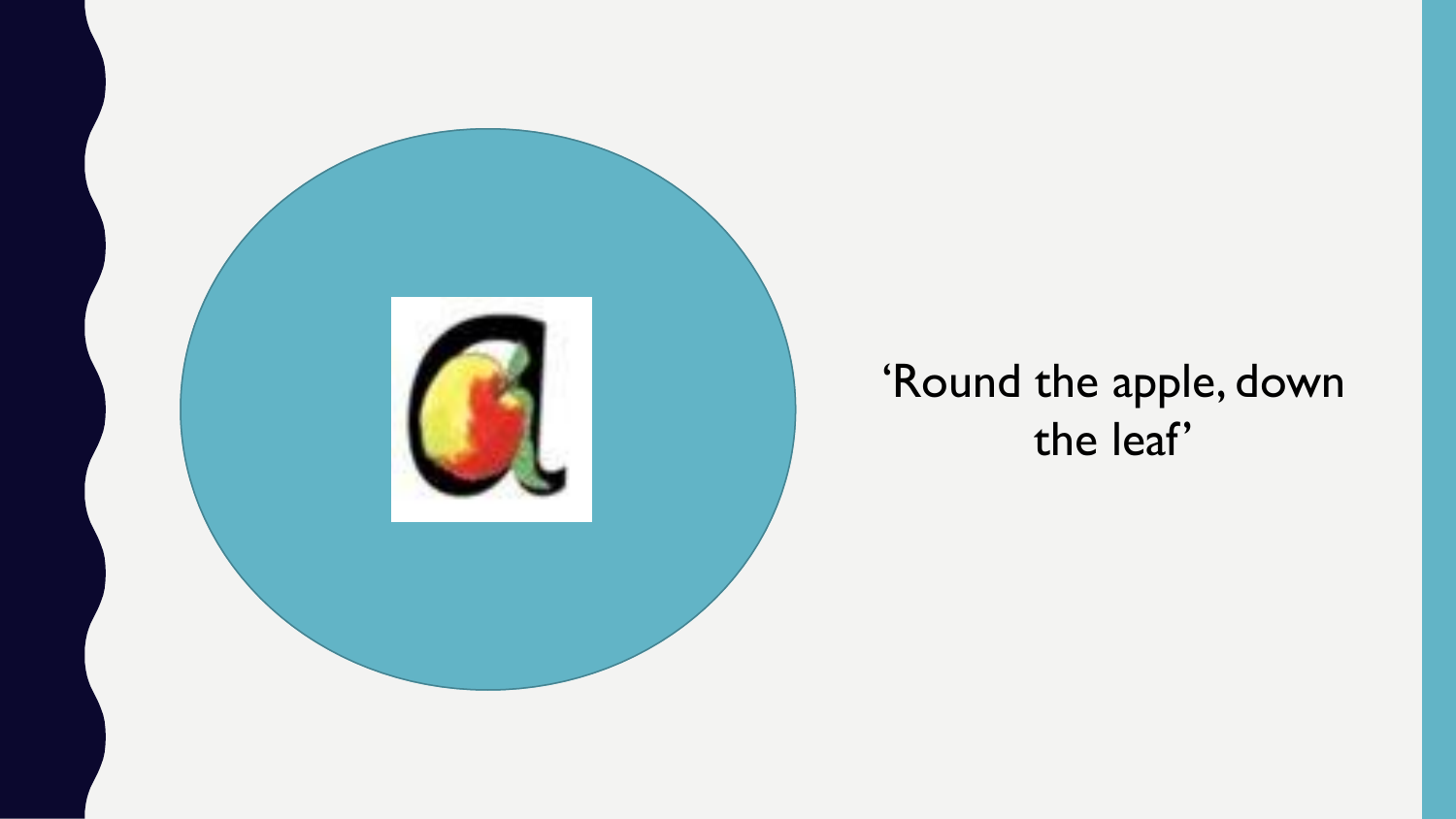

#### 'Down the laces to the heel and round the toes'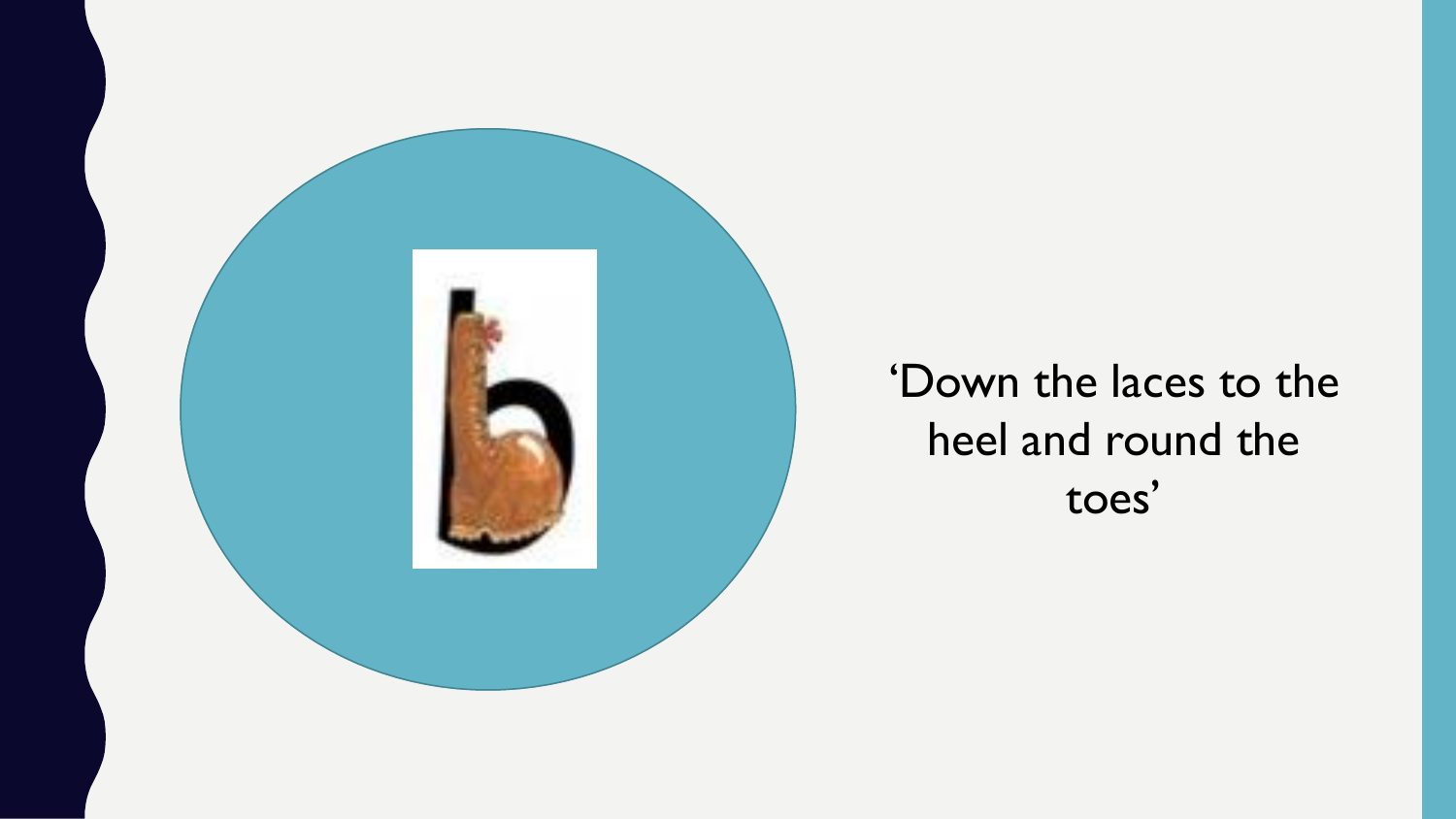

#### 'Curl around the caterpillar'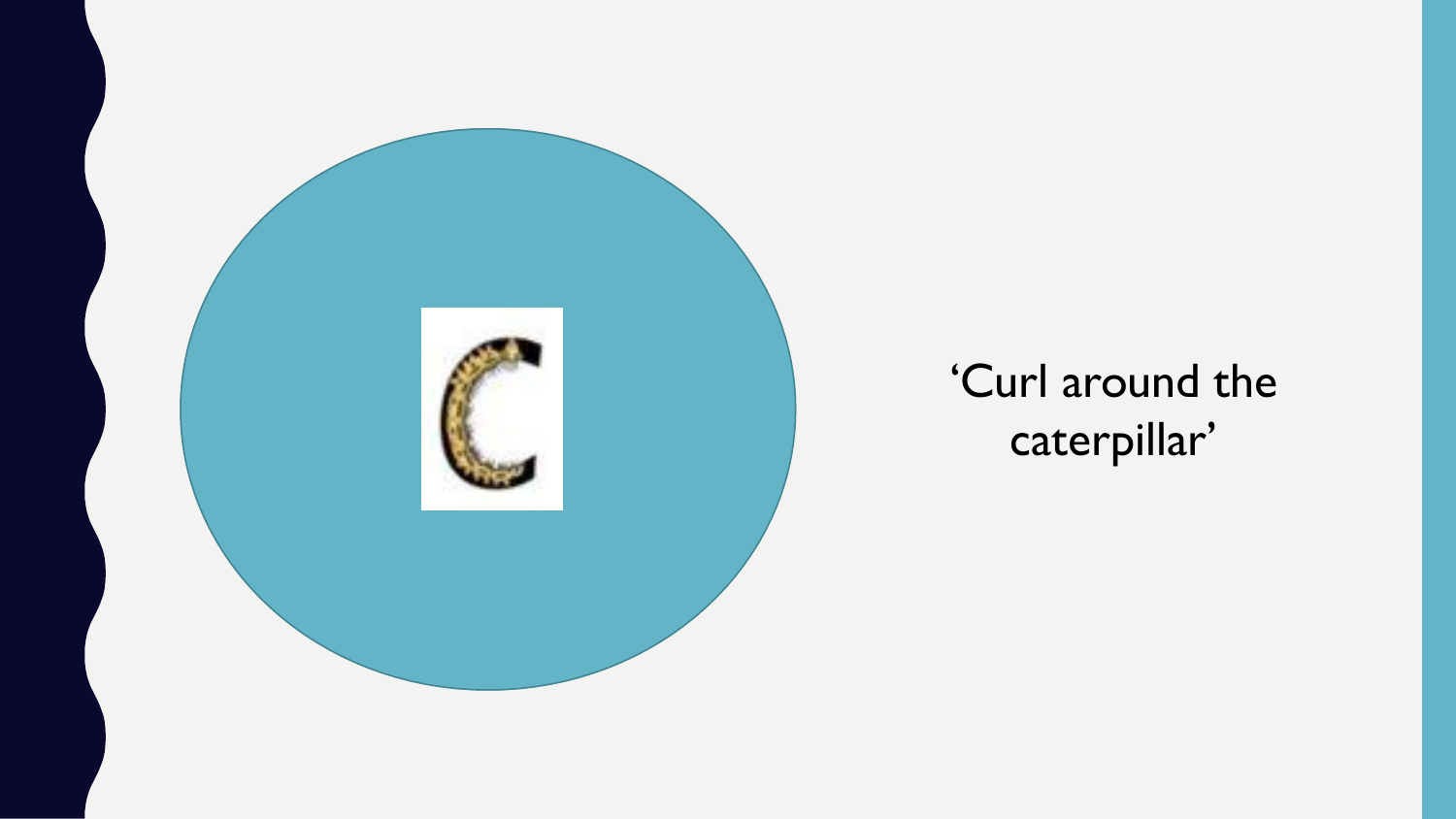

'Around the dinosaurs bottom, up his tall neck and down to his toes'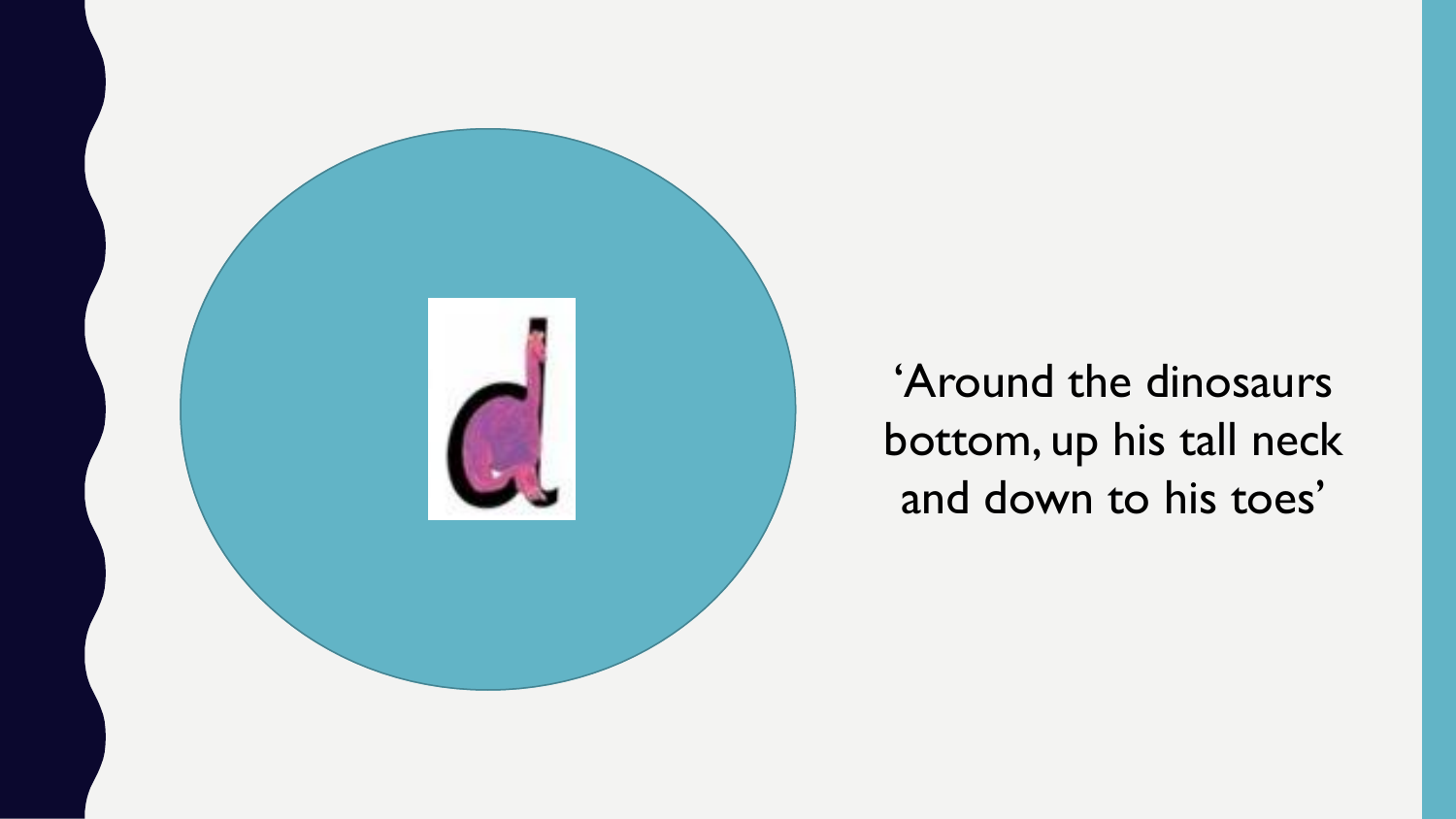

#### 'Lift off the top and scoop out the middle'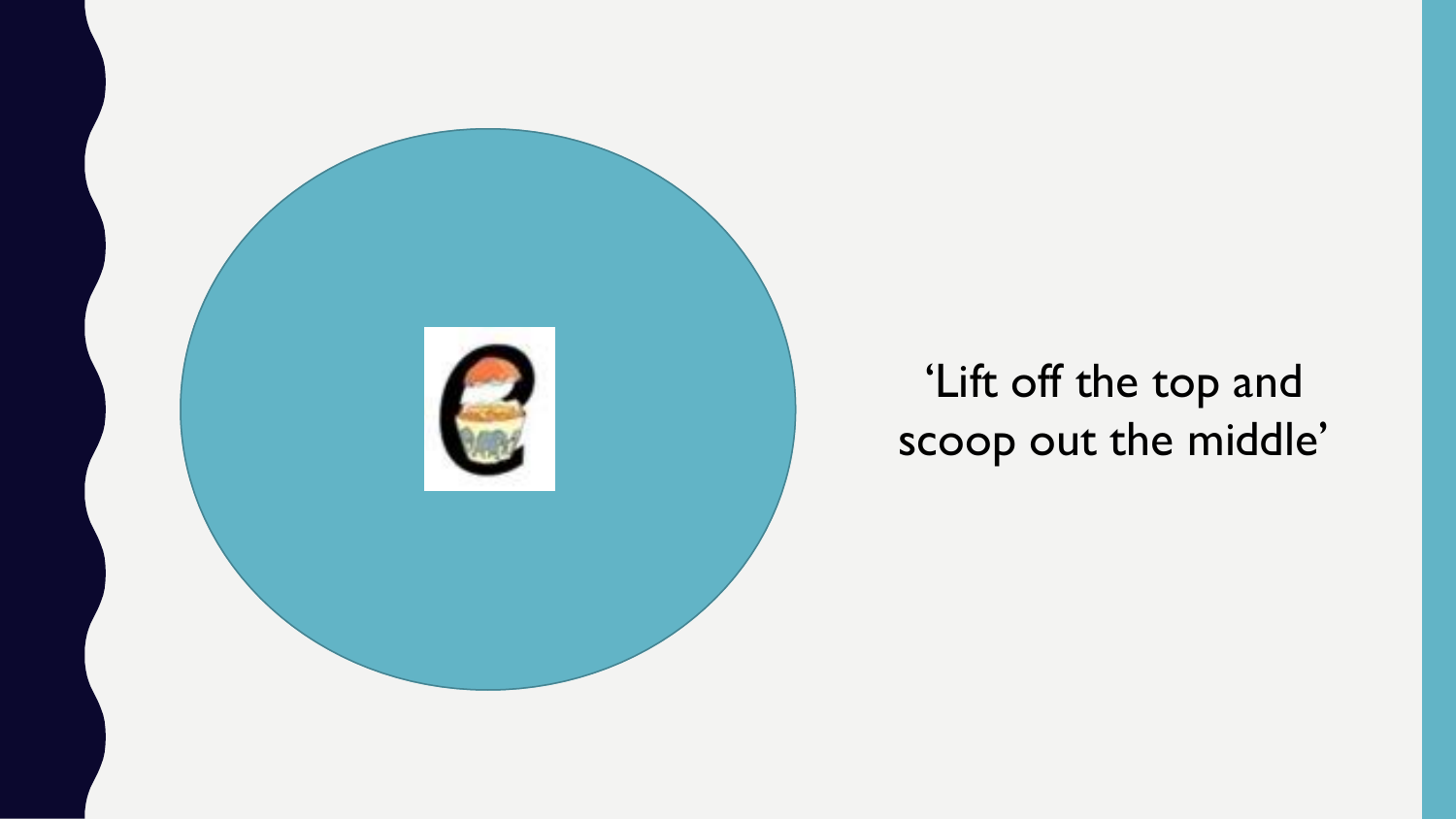

#### 'Down the stem and draw the leaves'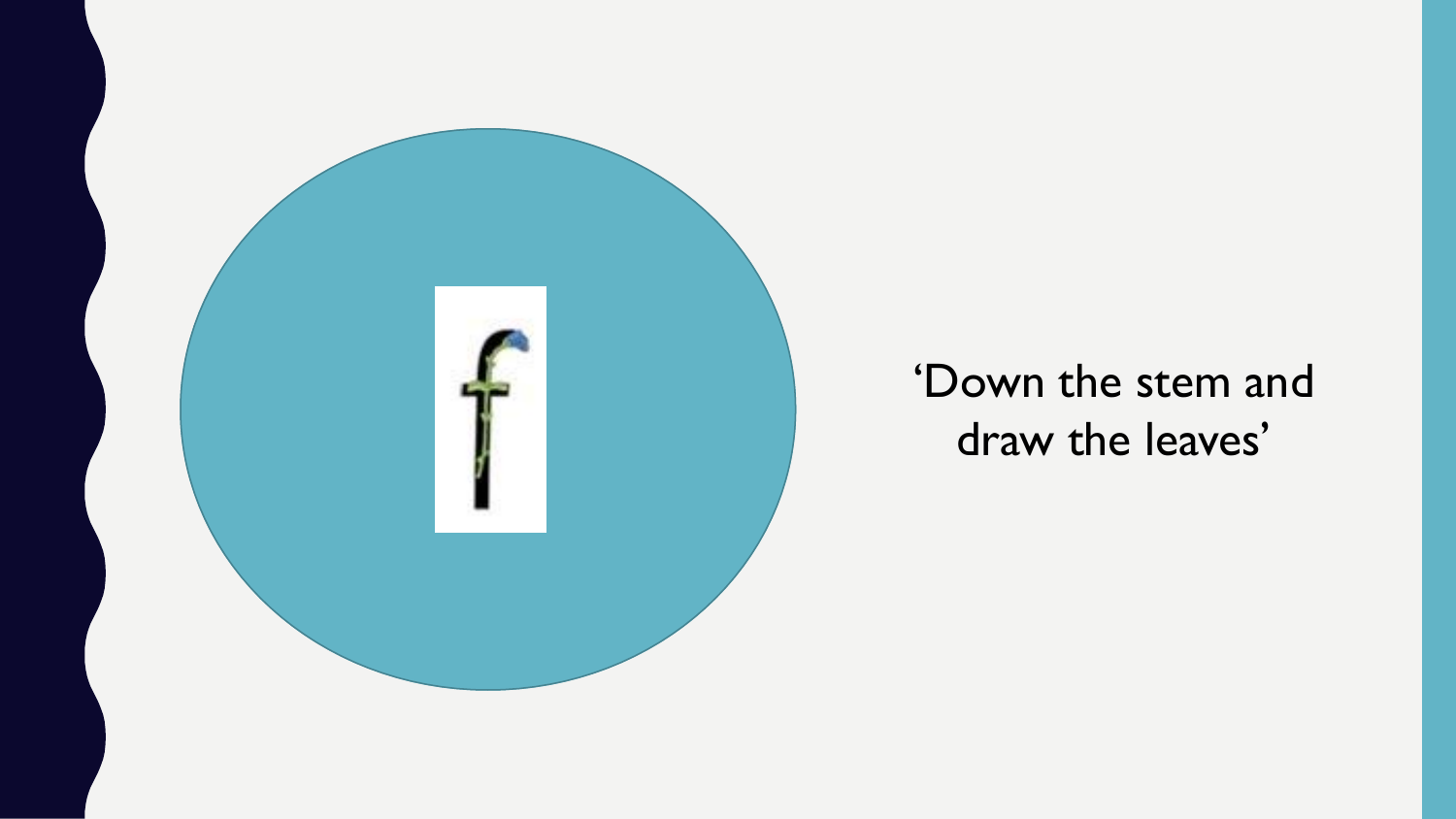

'Around the girls face, down her hair and give her a curl'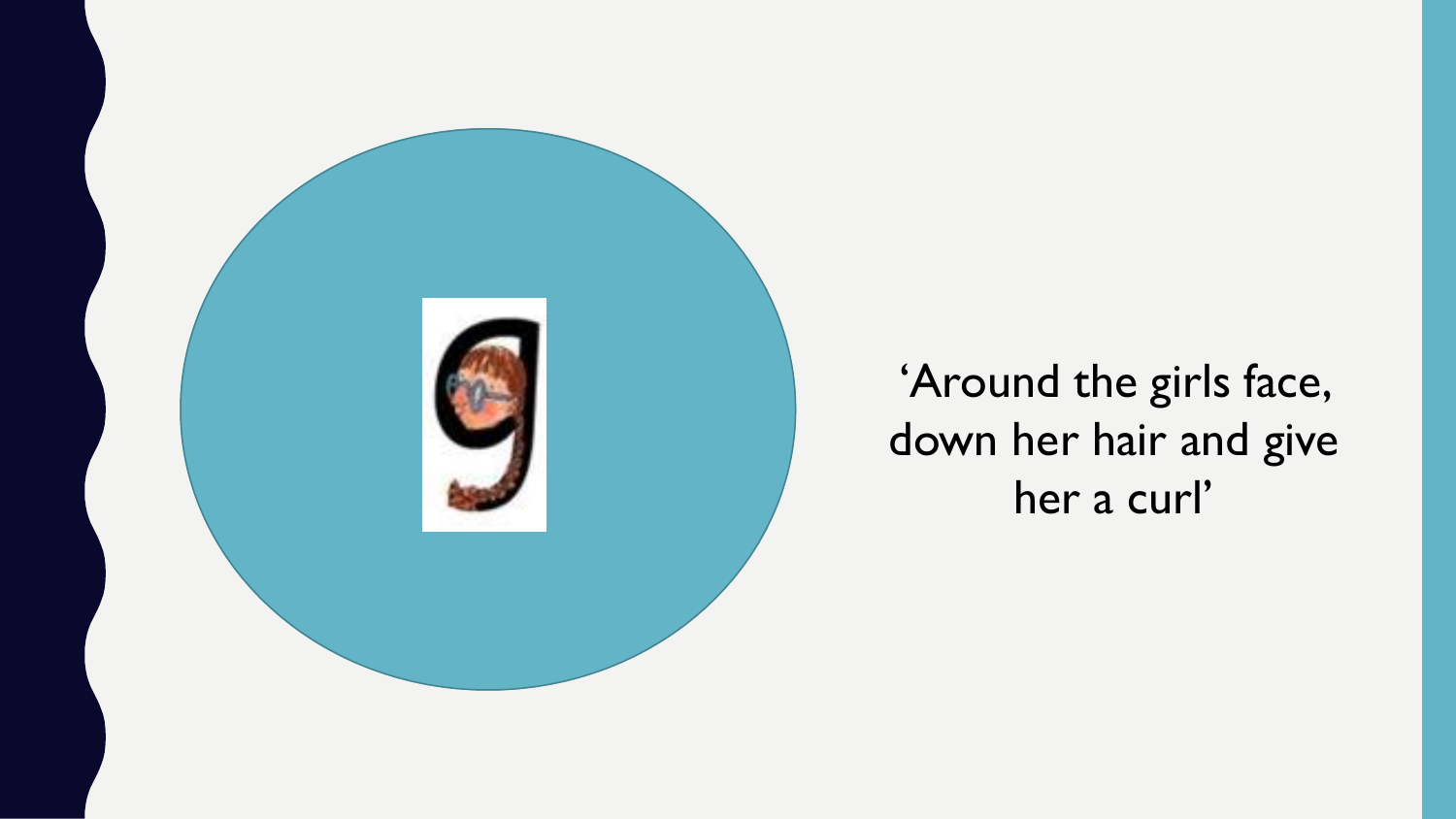

#### 'Down the head to his hooves and over his back'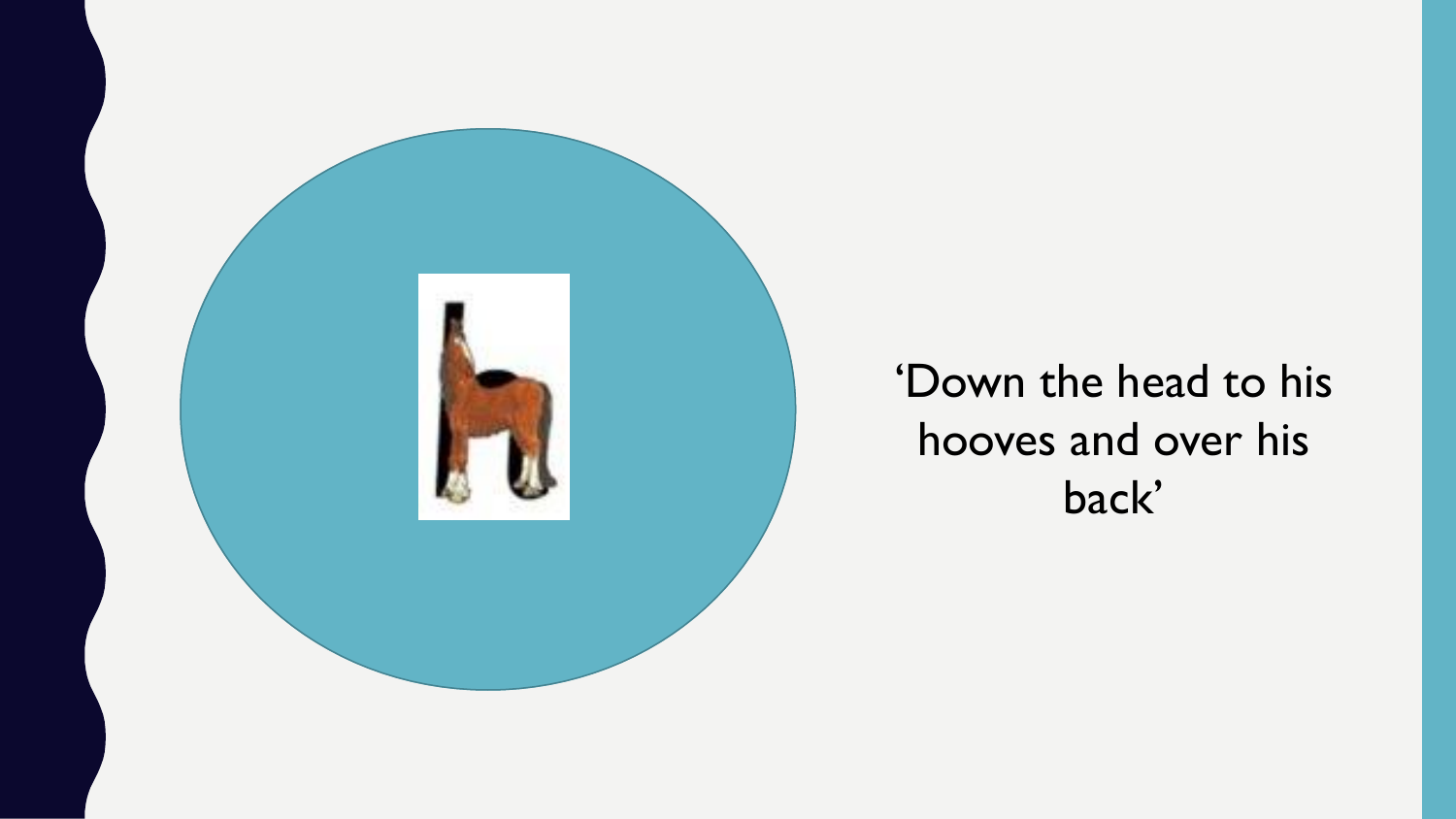

#### 'Down the body and dot for the head'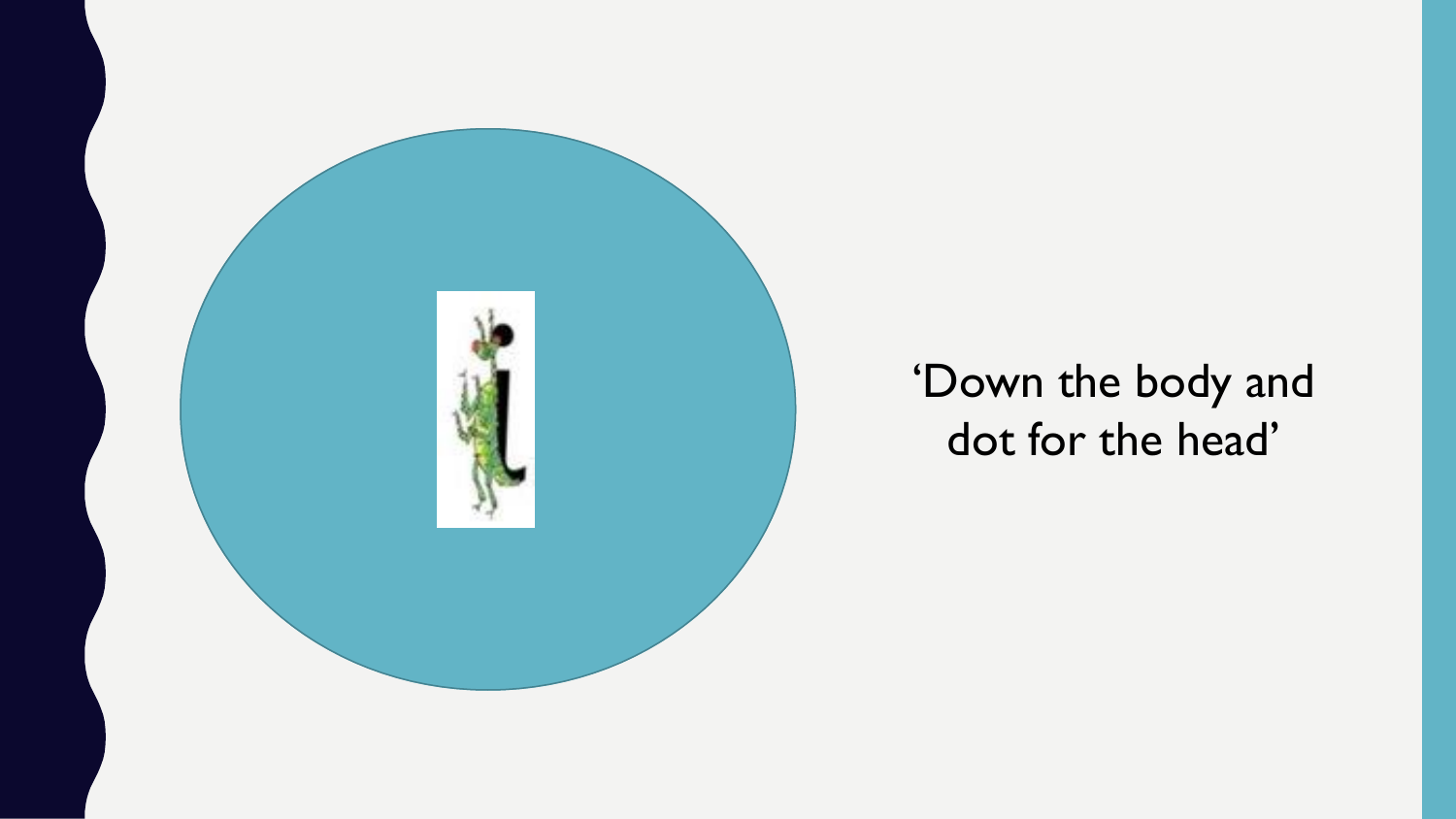

#### 'Down his body, curl, dot for his head'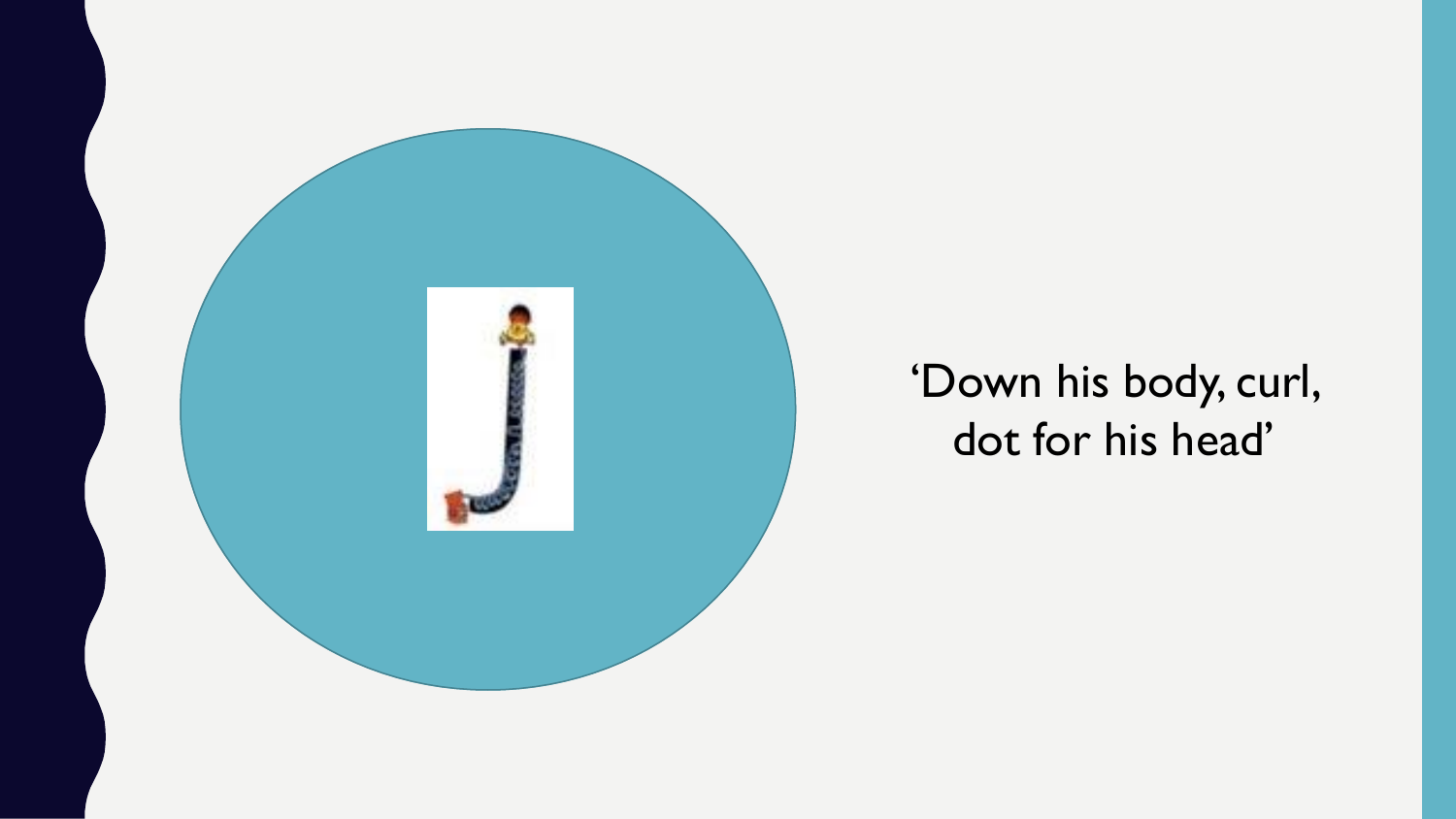

#### 'Down the kangaroo's body, tail and leg'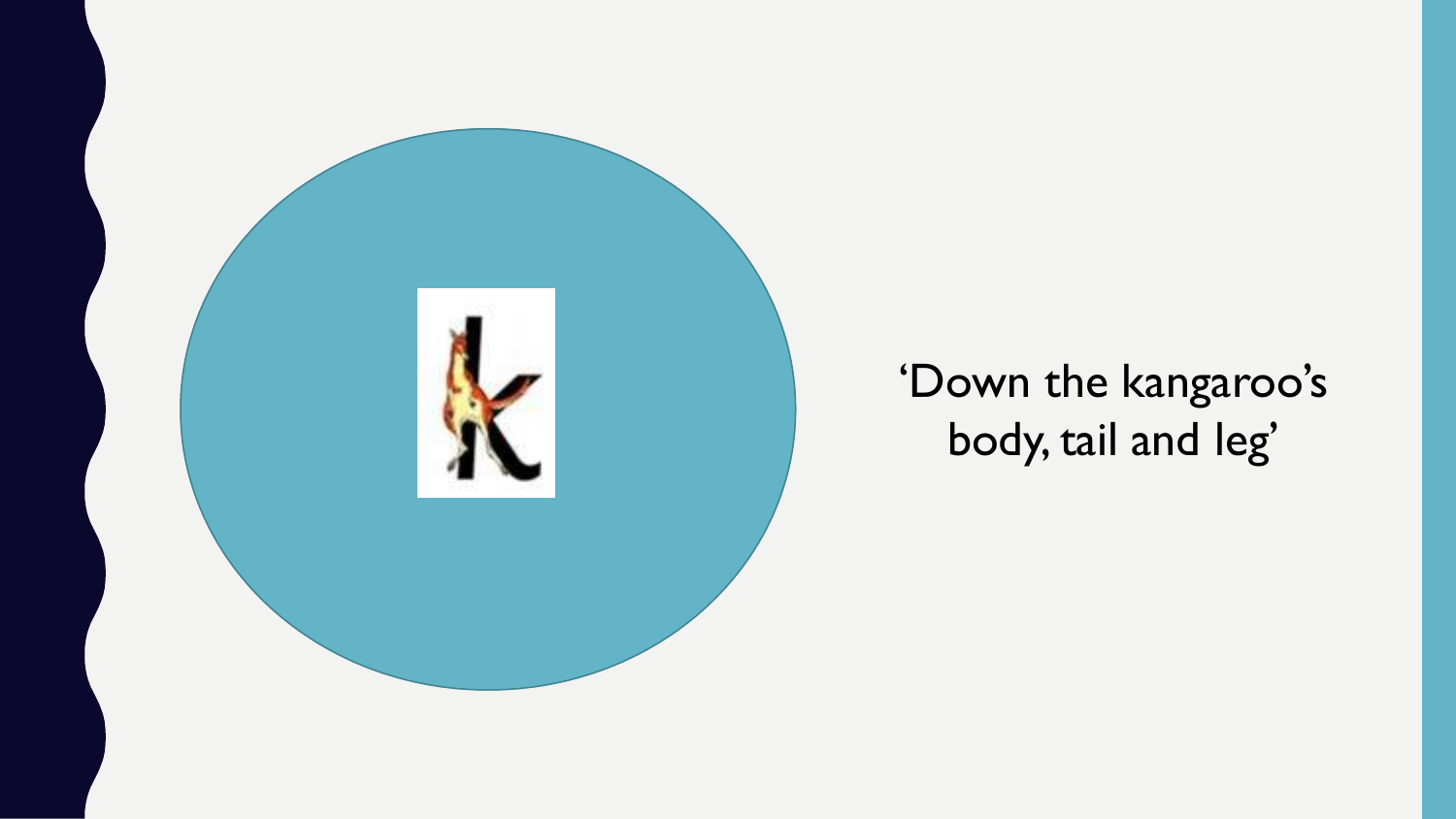

### 'Down the long leg'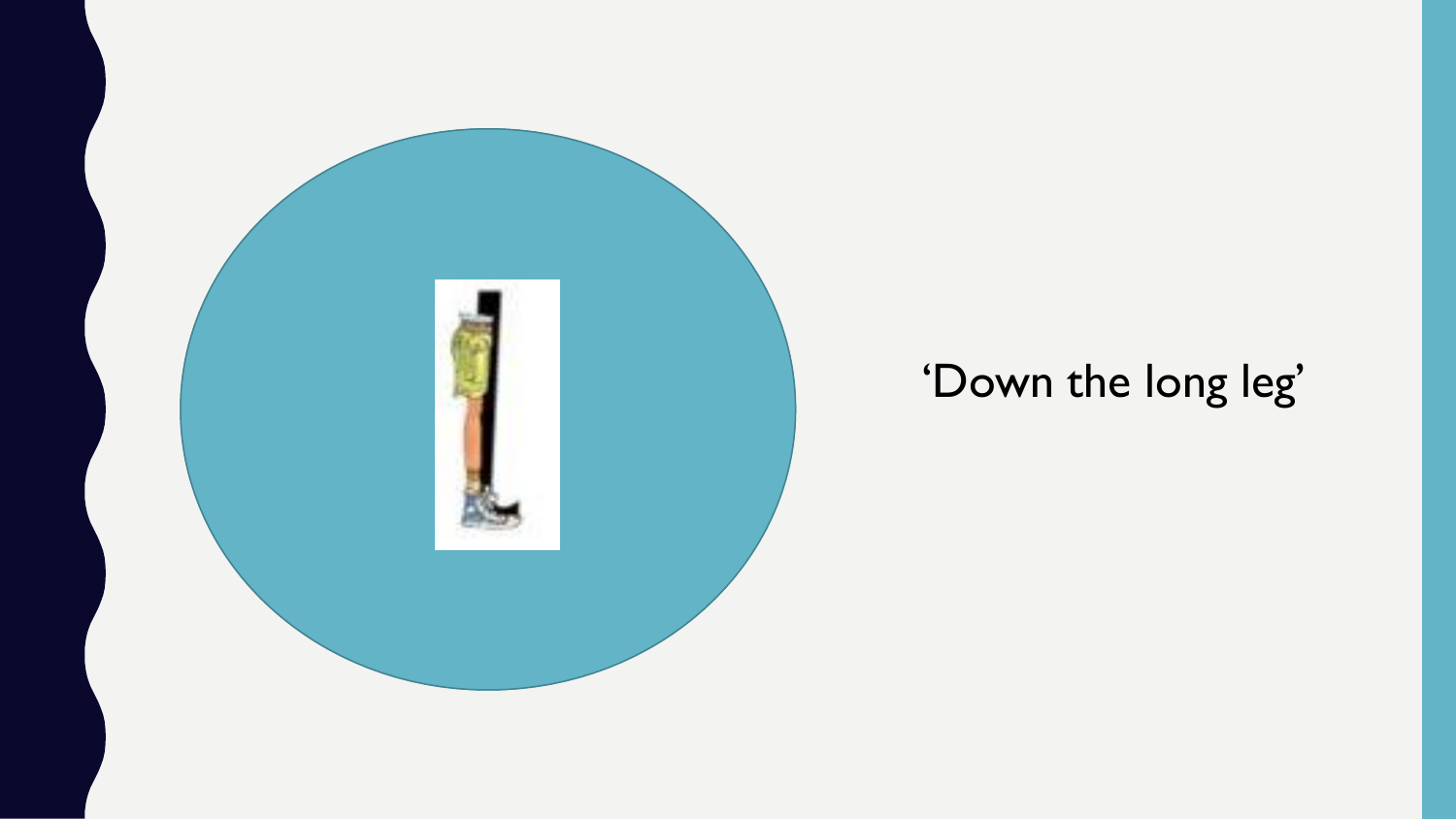

#### 'Down Maisie, mountain, maountain'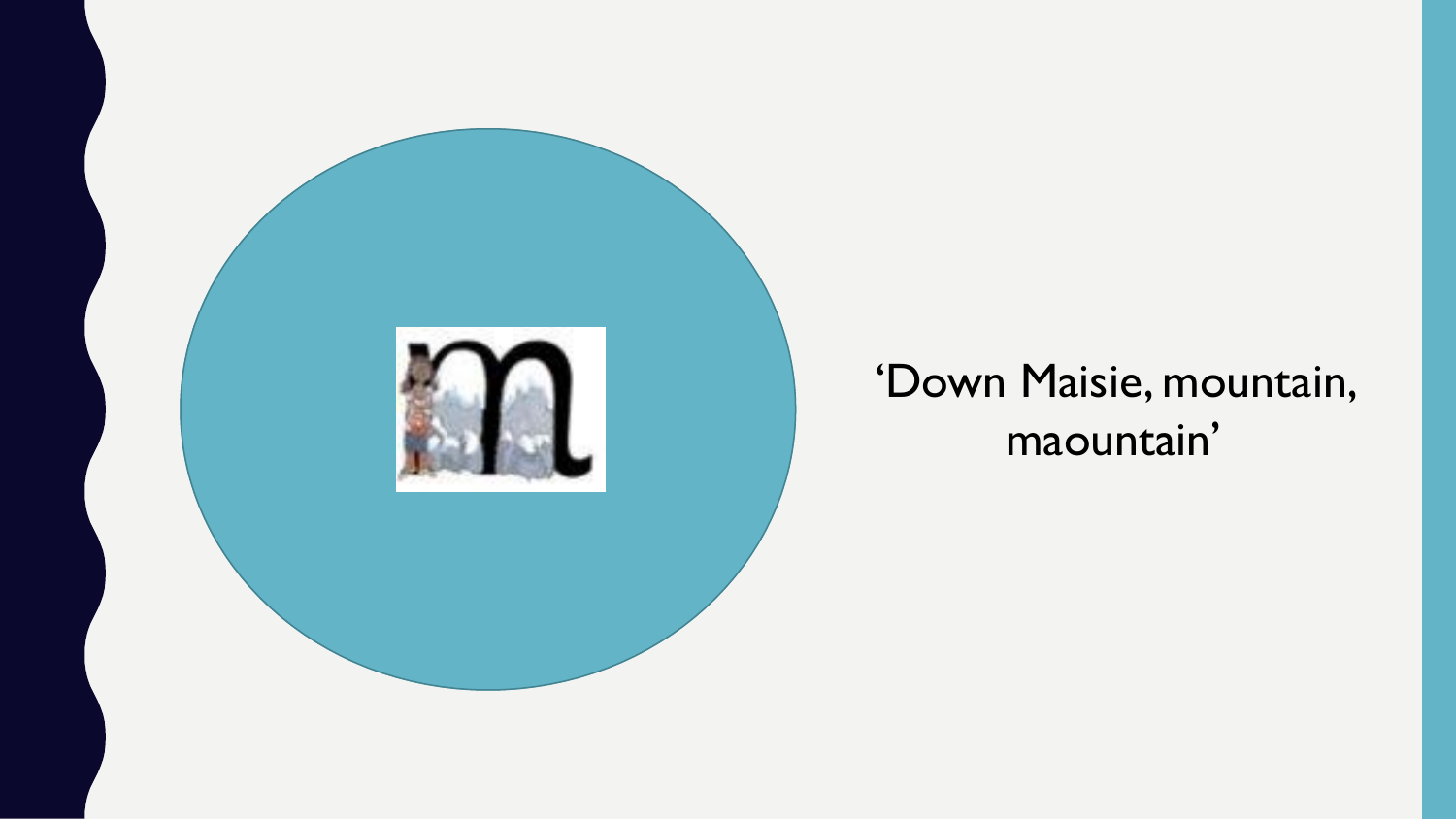

#### 'Down Nobby and over his net'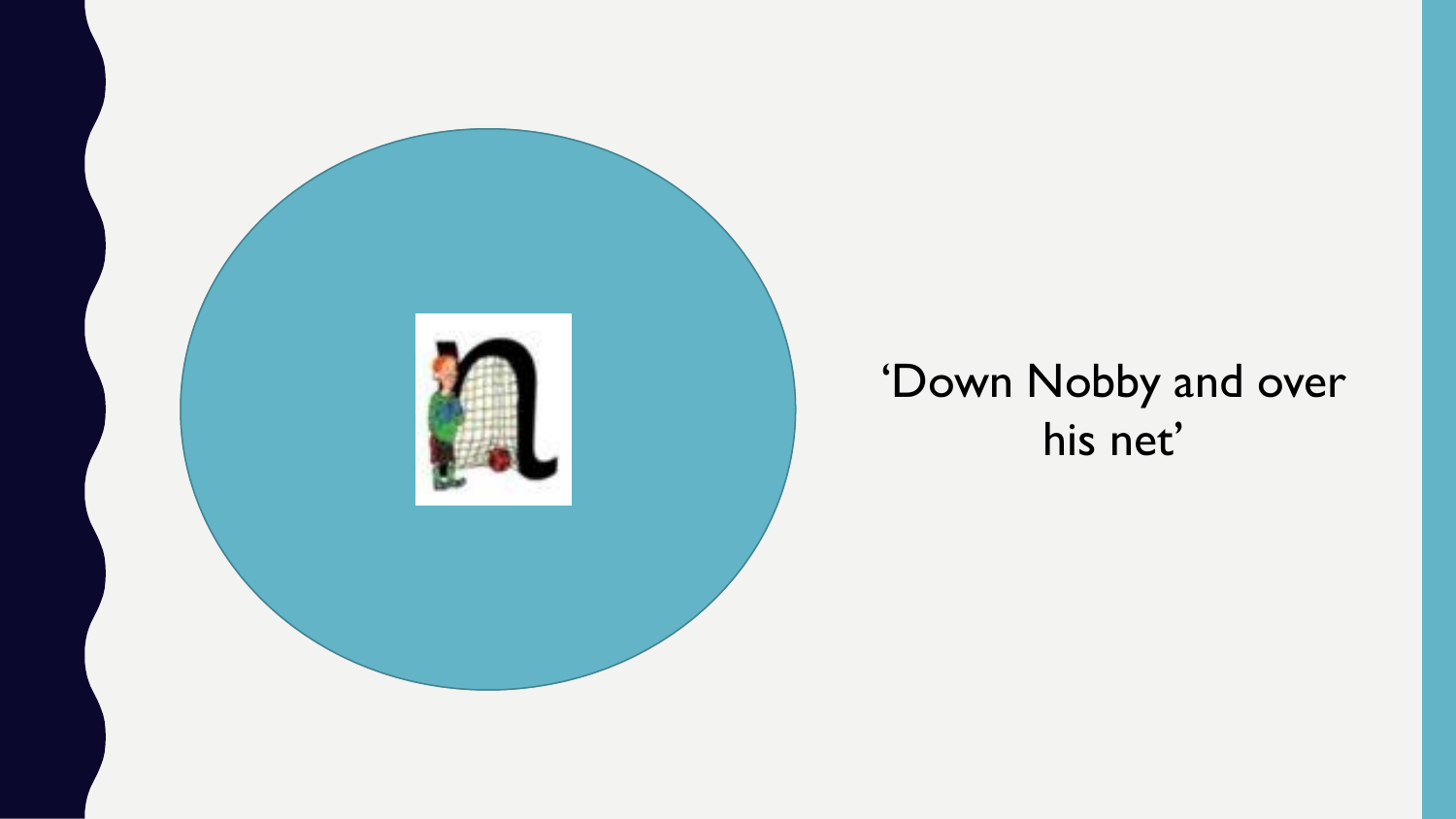

#### 'All around the orange'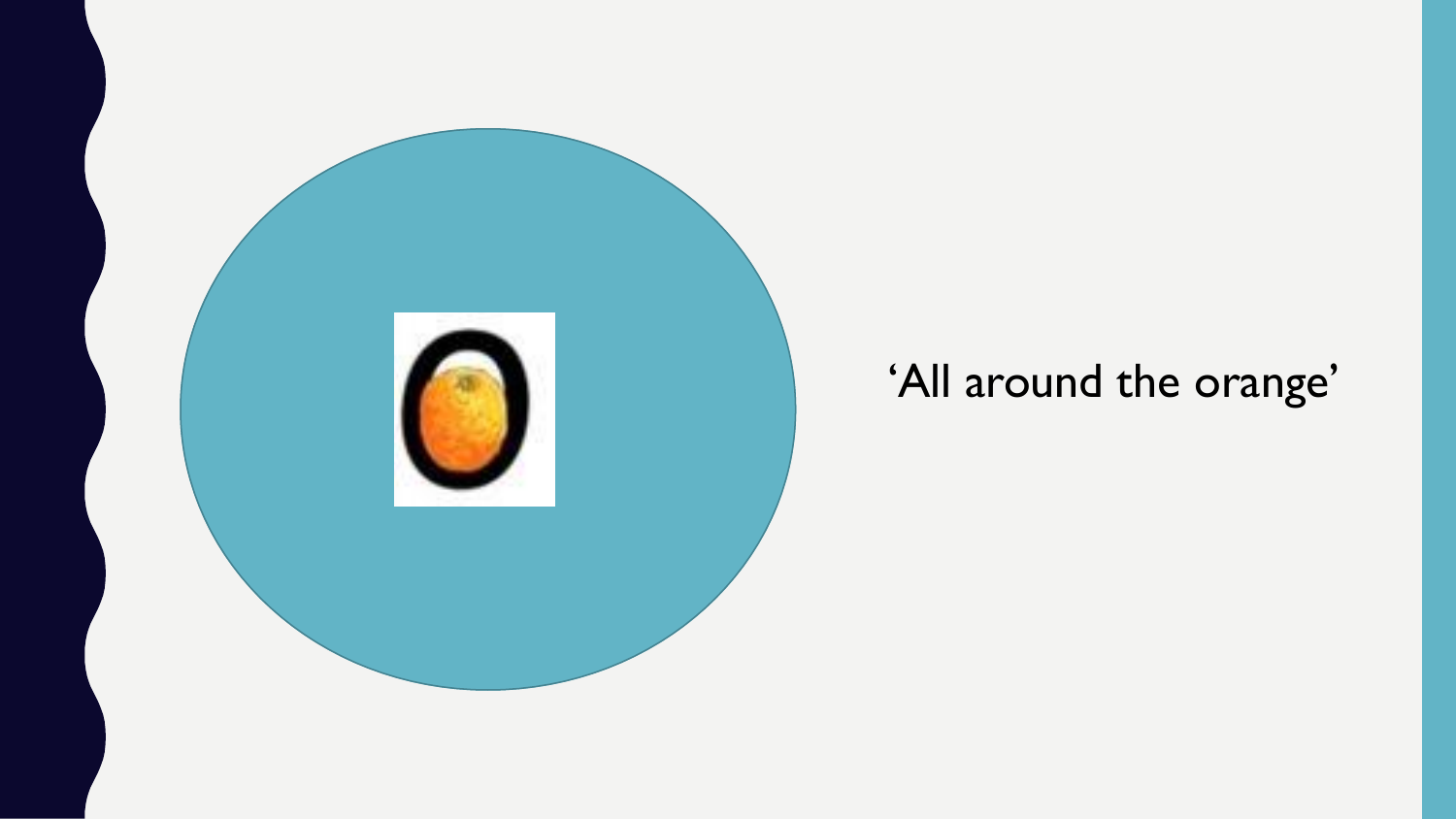

#### 'Down the pirates plait and around his face'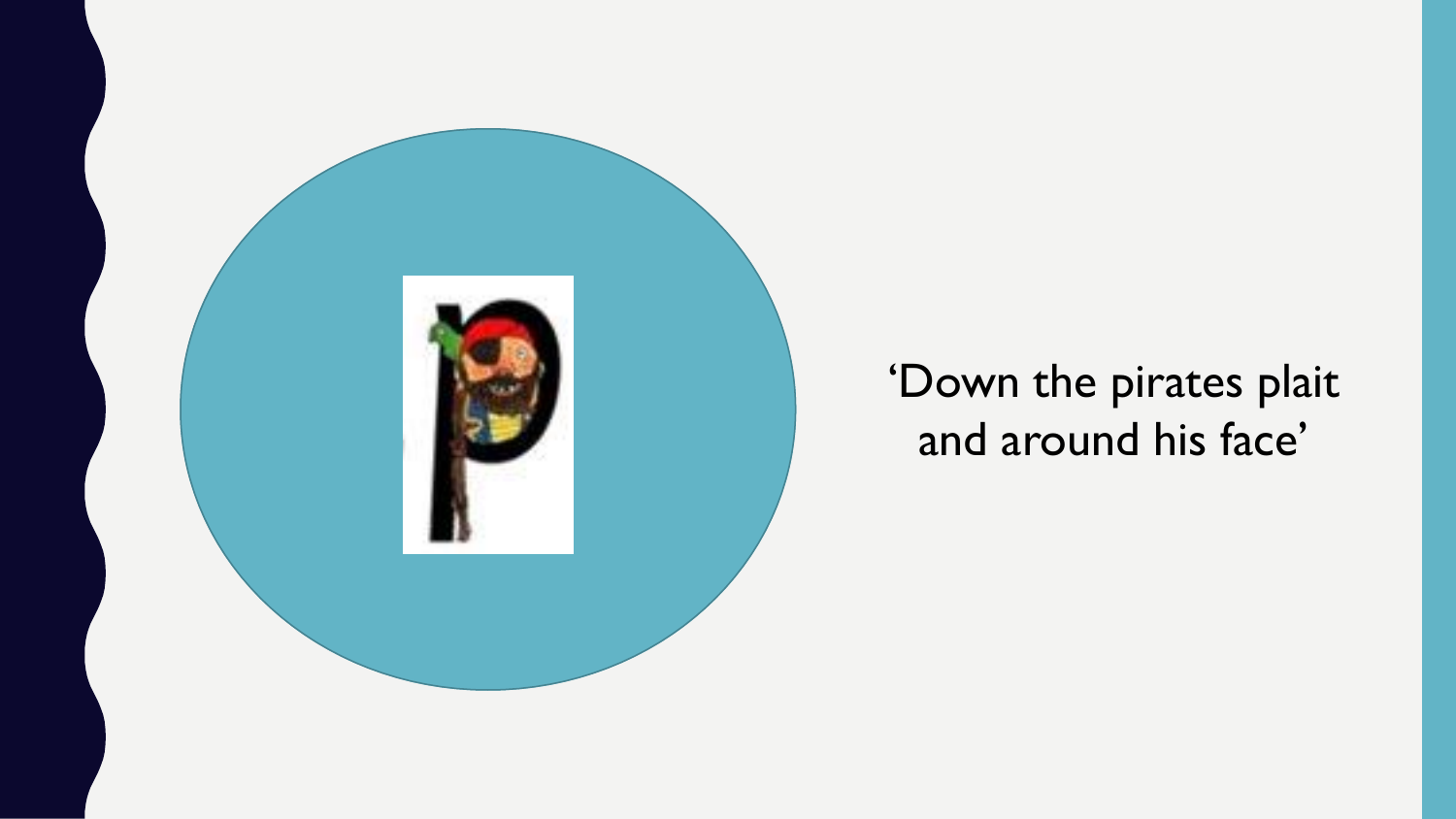

'Round her head, up past her earring, down her neck and flick'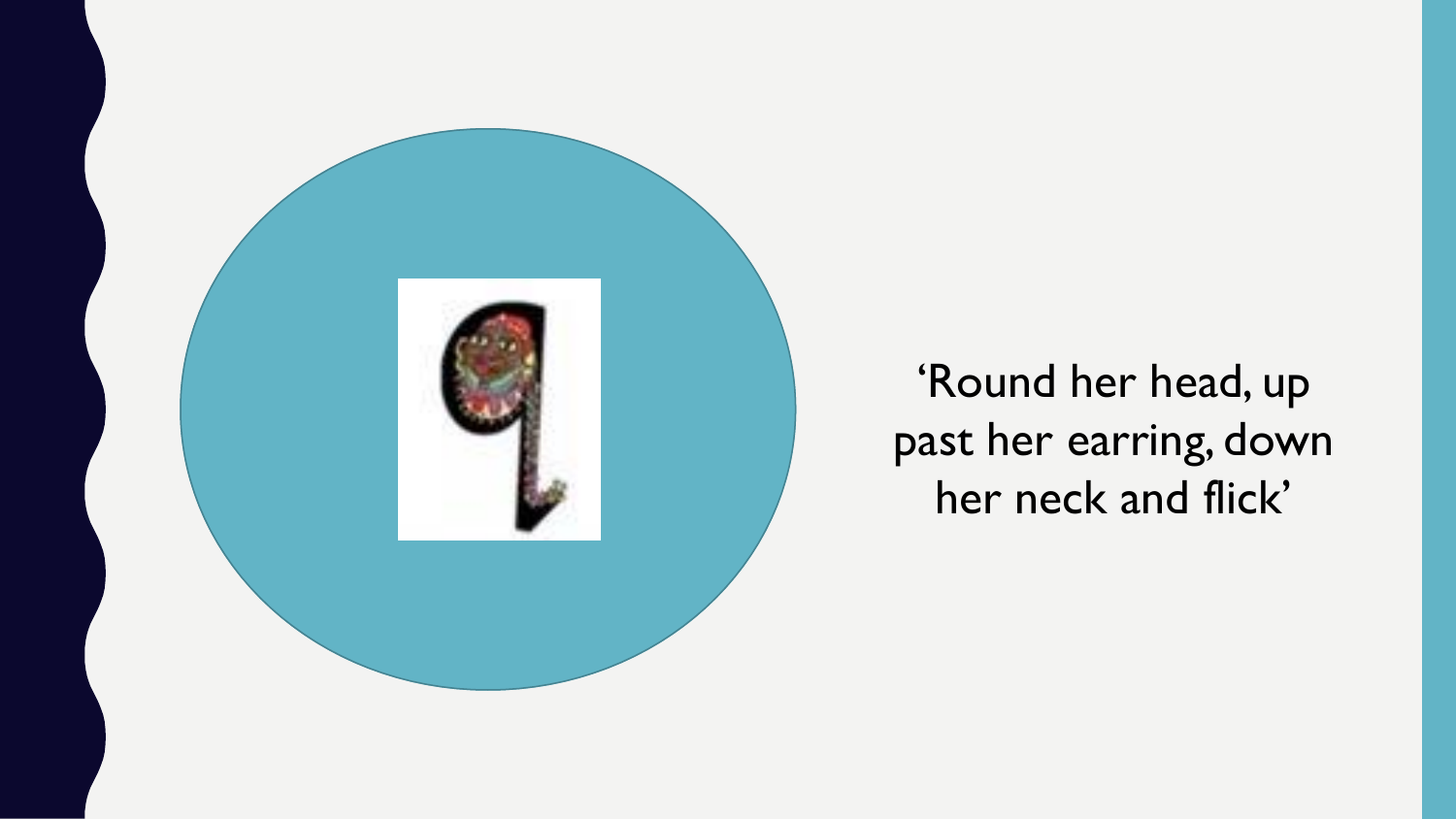

#### 'Down the robots back and curl over his arm'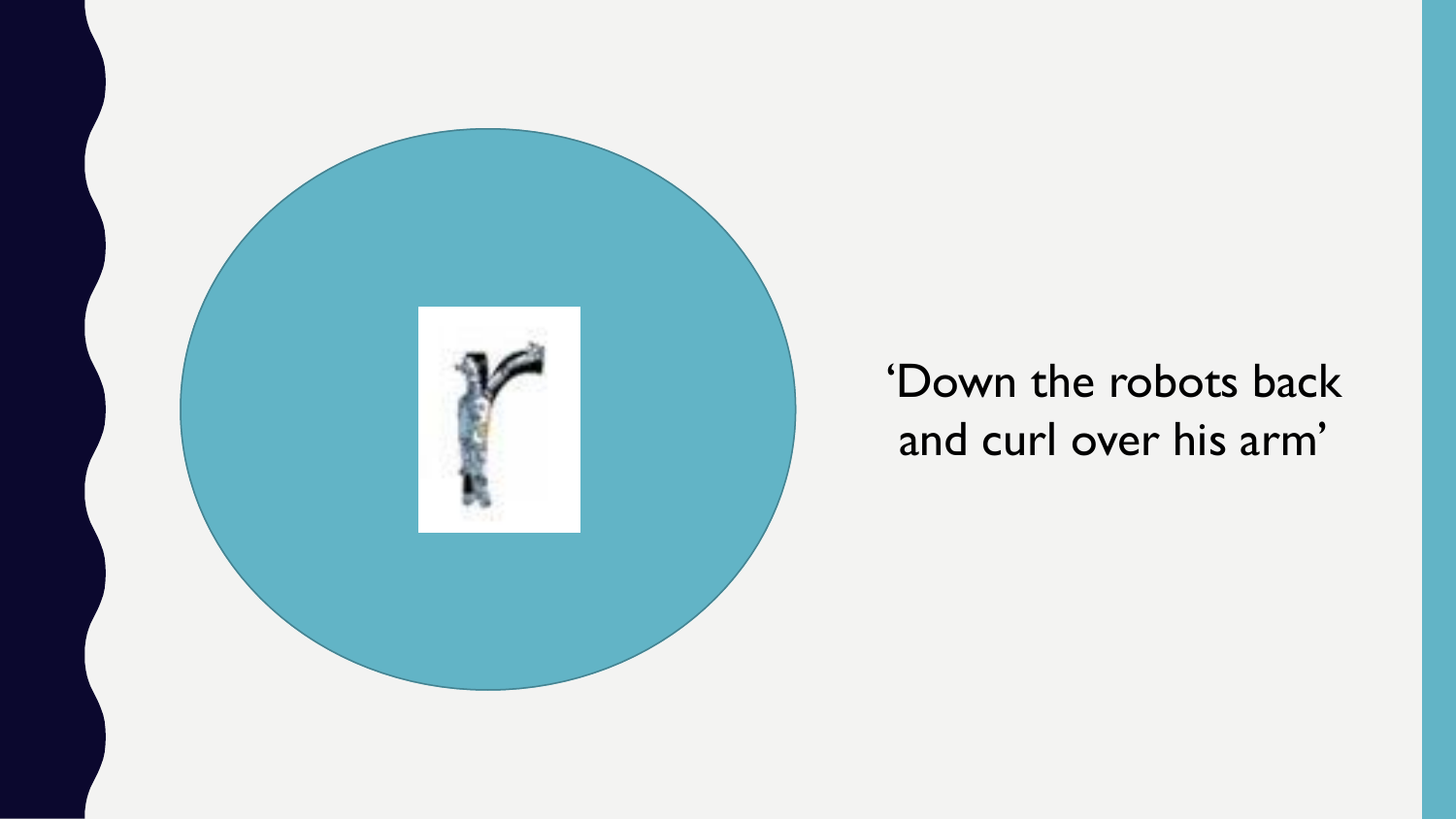

#### 'Slither down the snake'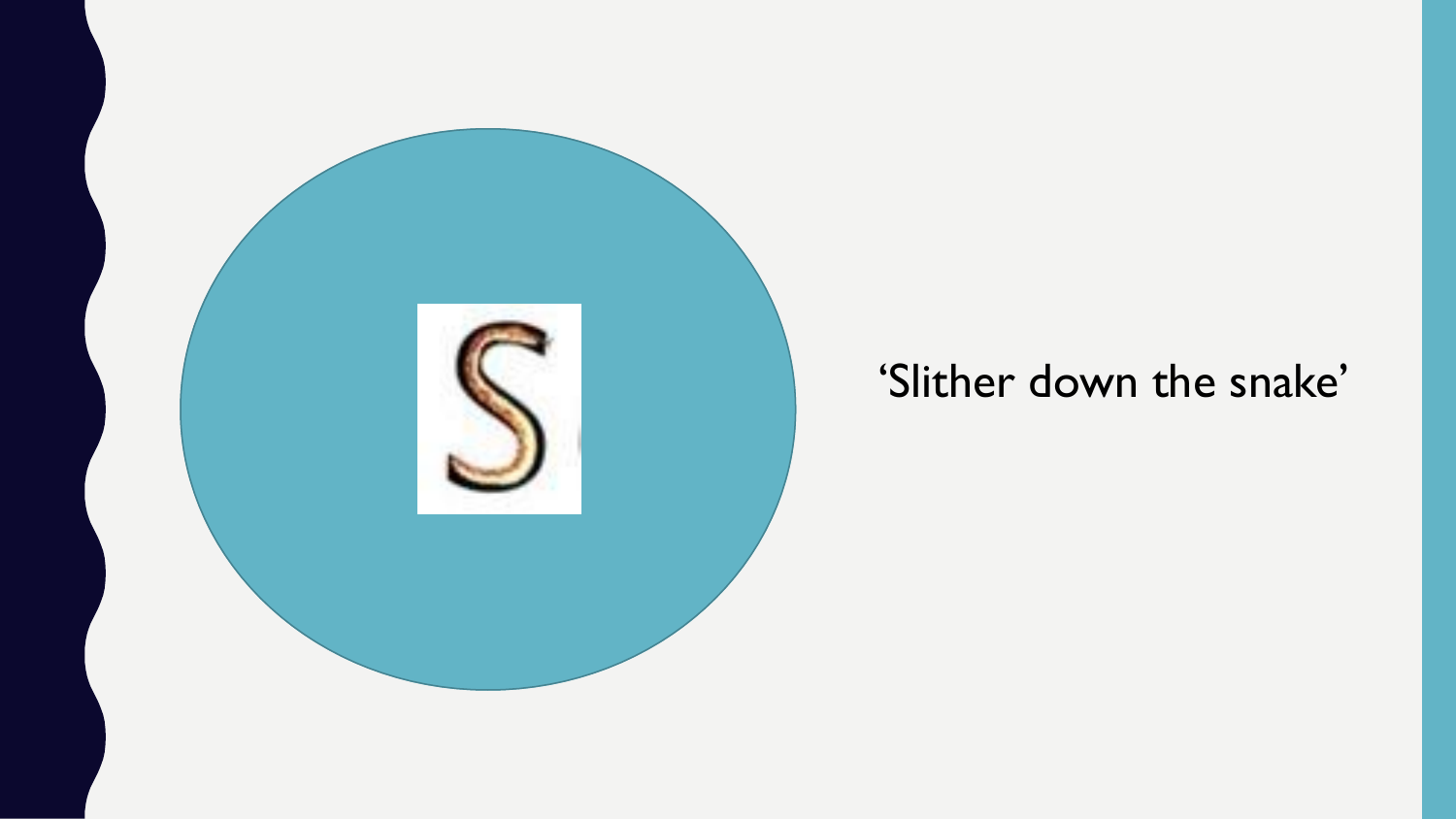

#### 'Down the tower, across the tower'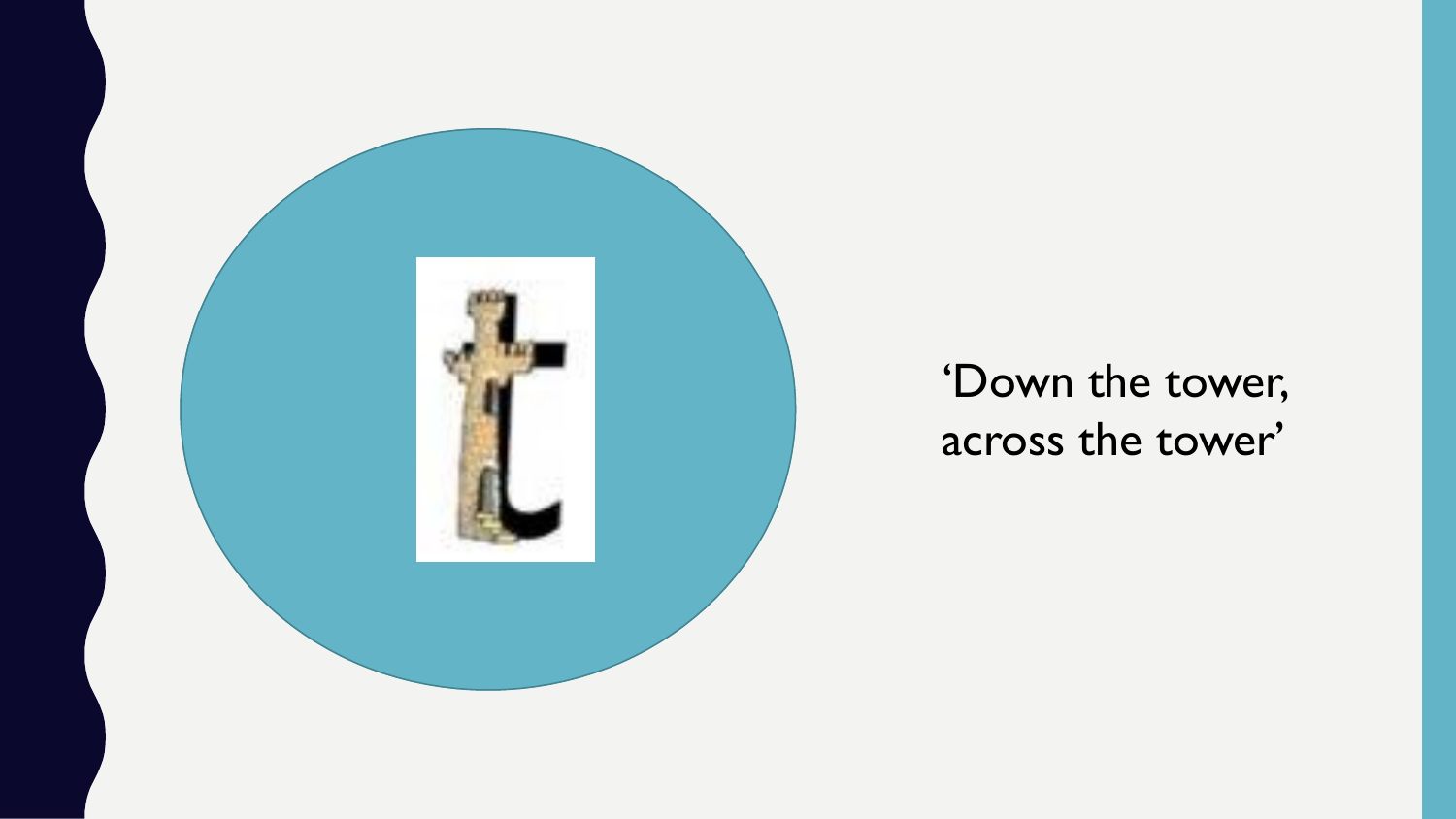

'Down and under, up to the top and draw the puddle'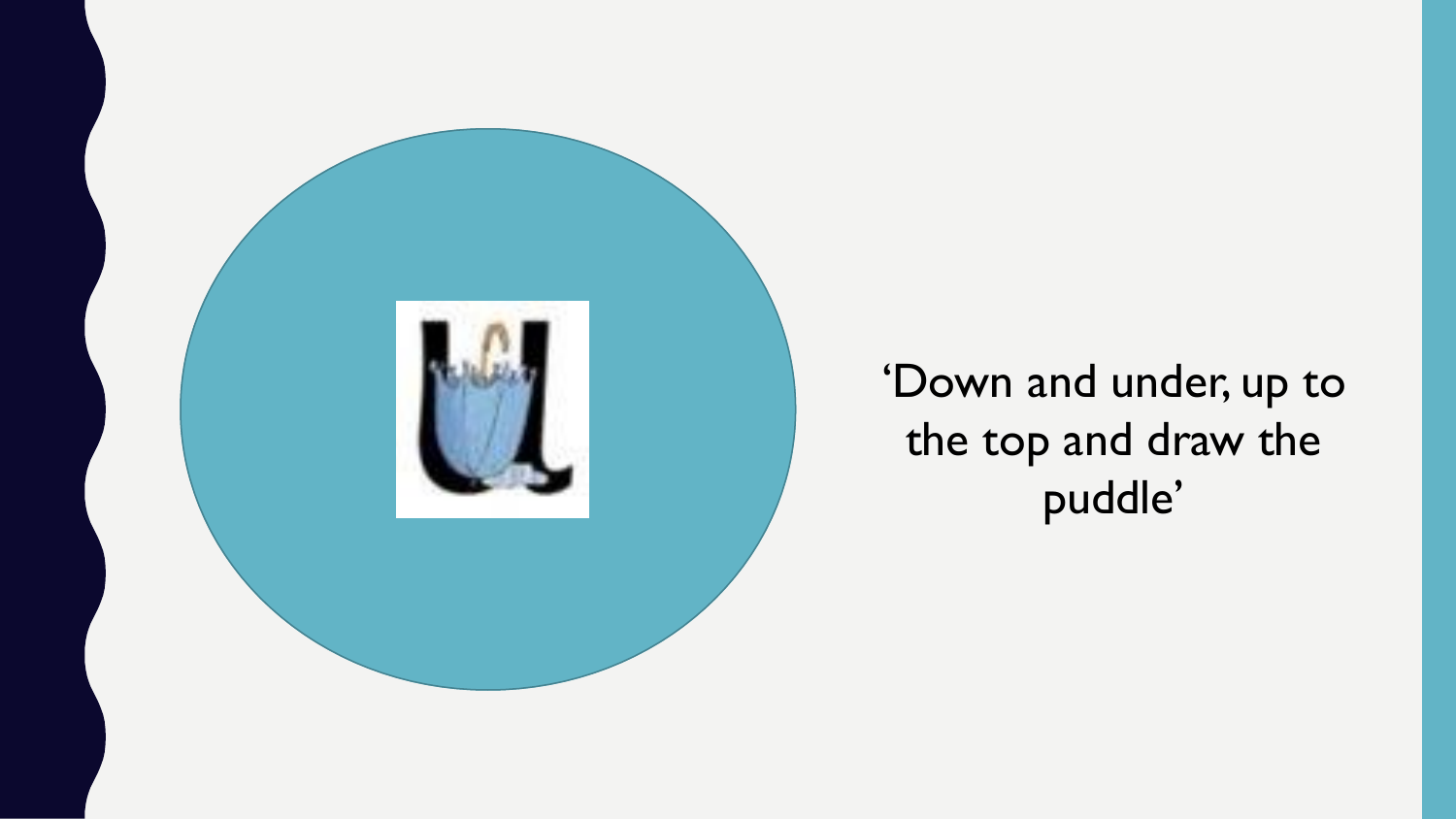

#### 'Down a wing, up a wing'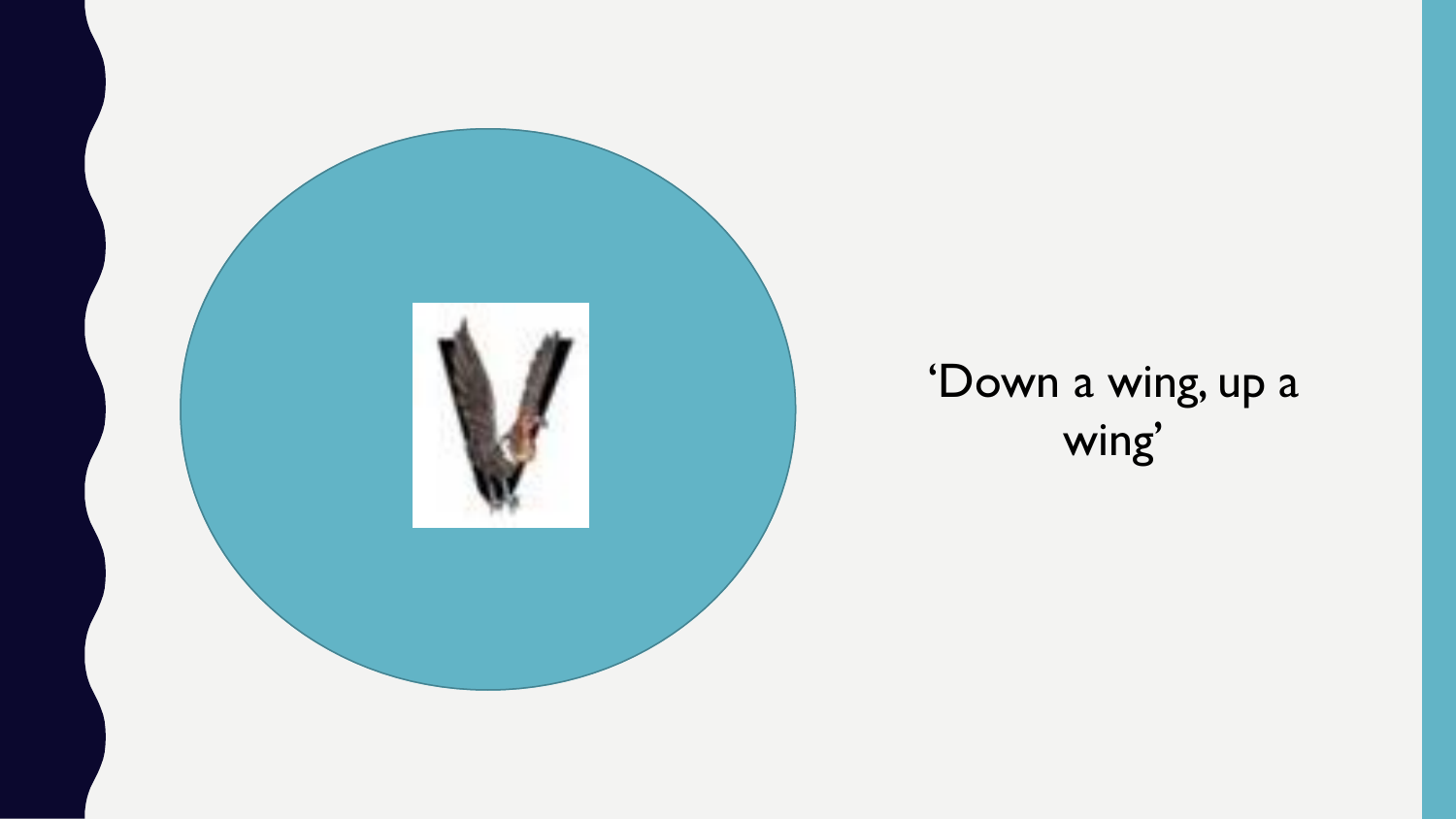

### 'Down, up, down, up'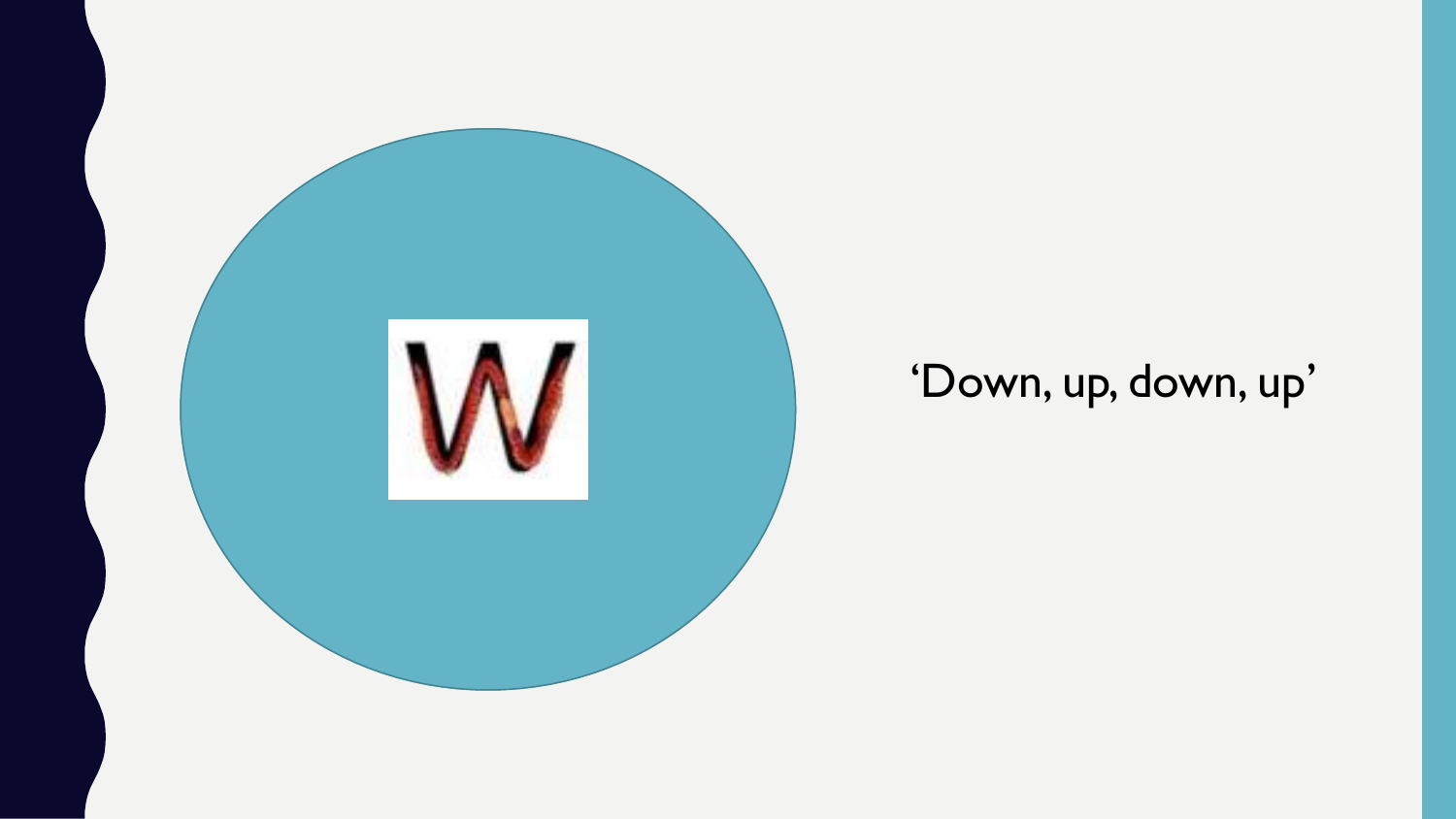

#### 'Down the arm and leg, repeat the other side'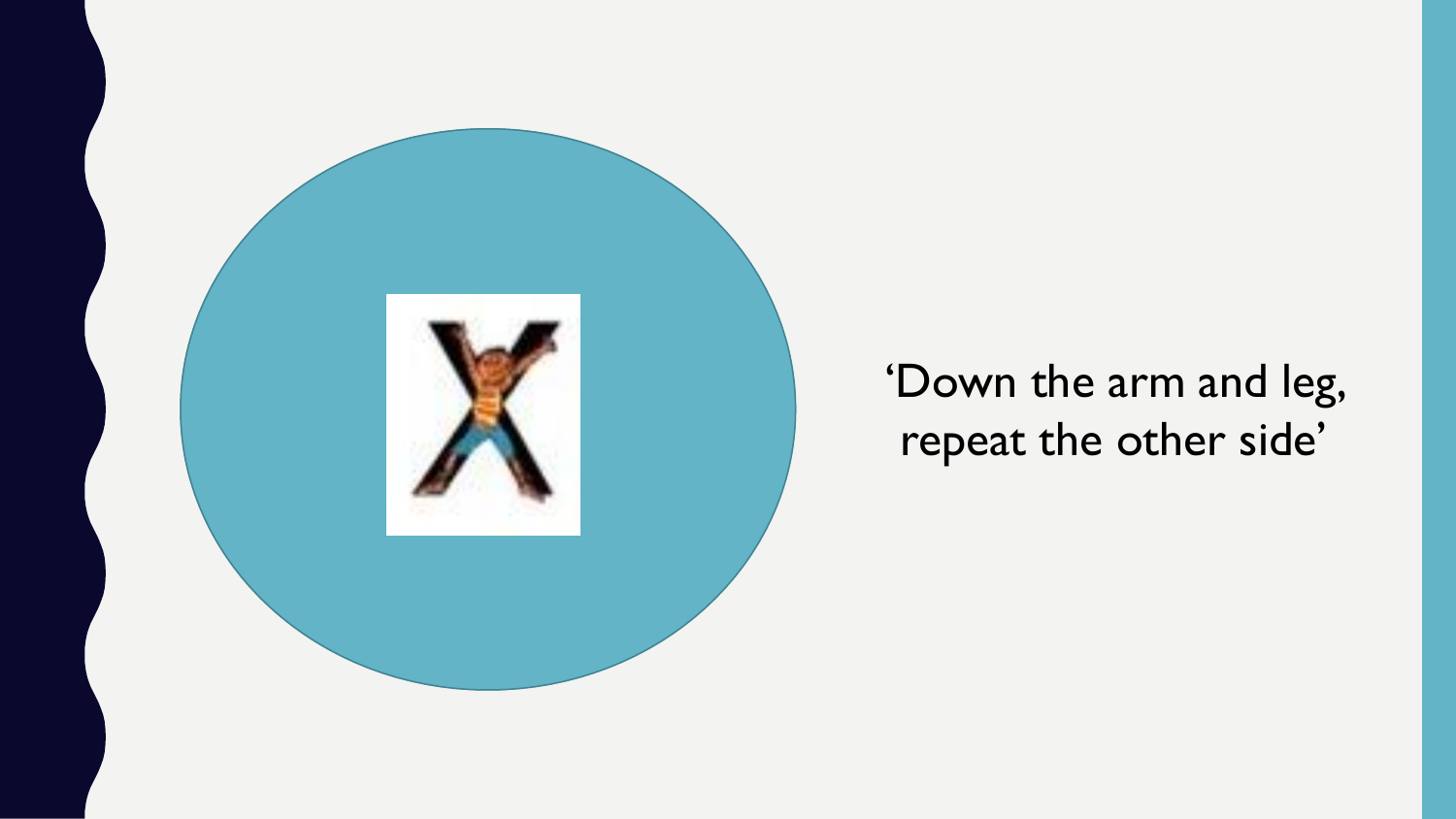

'Down a horn, up a horn and under the head'